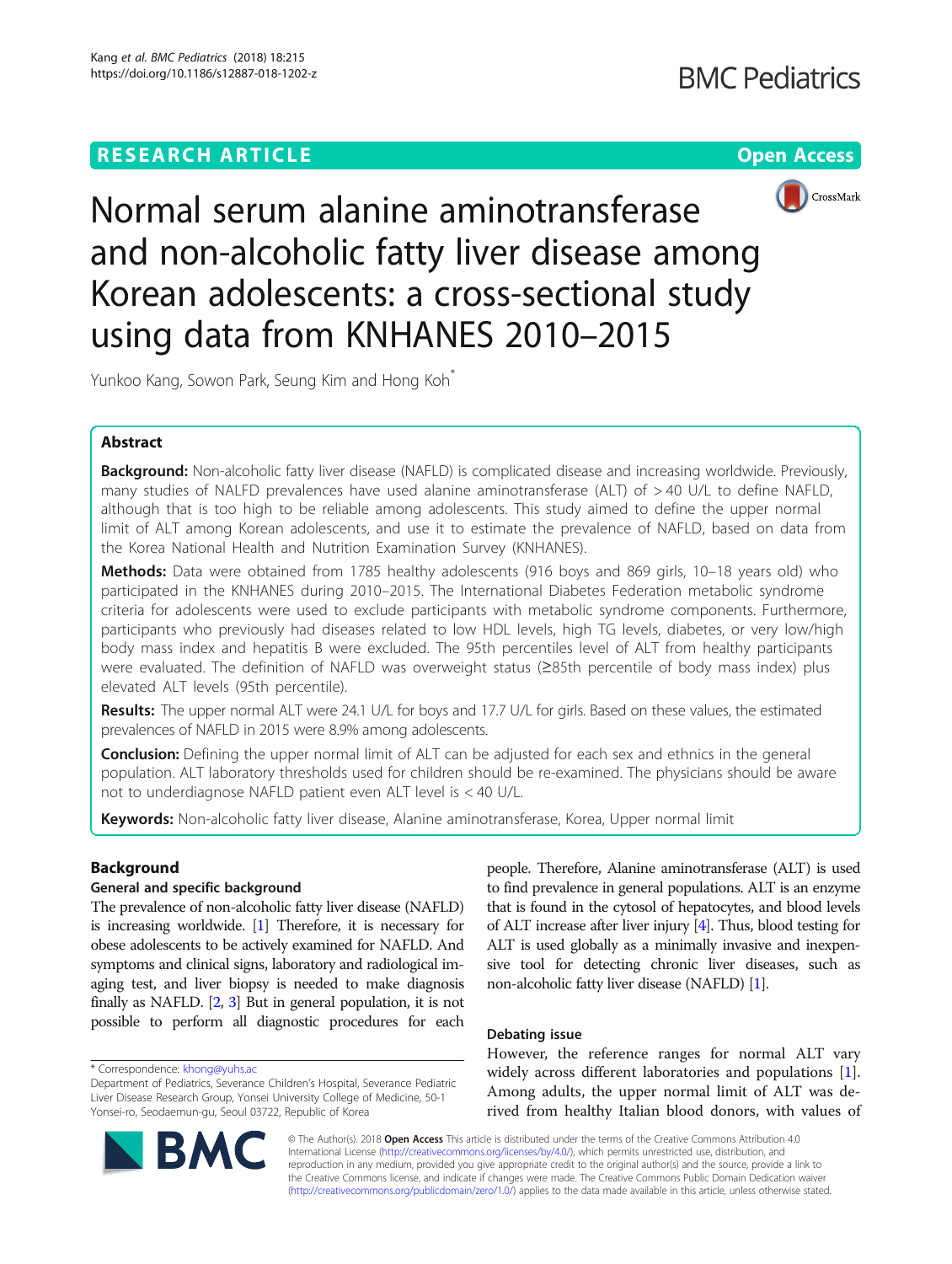30 U/L for men and 19 U/L for women [[5\]](#page-4-0). Among American adolescents, the upper normal limit of ALT was estimated by the National Health and Nutrition Examination Survey to be 25.8 U/L for boys and 22.1 U/ L for girls  $[6, 7]$  $[6, 7]$  $[6, 7]$  $[6, 7]$ .

# Specific purpose of this study

Nevertheless, population differences indicate that these values may not be the same among Korean adolescents. However, the method used to define NAFLD in this study is only tools to estimated NAFLD in public populations, so this result cannot directly be used in clinic. But result of this study will give clues to evaluate and manage NAFLD in clinic. Therefore, the present study aimed to estimate the upper normal limits of ALT among Korean adolescents, as well as the prevalences of NAFLD based on those values.

## **Methods**

### **Database**

The present study evaluated data from the 2010–2015 Korea National Health and Nutrition Examination Survey (KNHANES). These annual cross-sectional surveys are performed using multi-stage probability samples that are representative of the general Korean population. The data of KNHANES surveys are available at [http://knhanes.cdc.go.kr/](http://knhanes.cdc.go.kr).

## Study sample.

During 2010–2015, 48,482 individuals participated in the KNHANES. The present study included participants who were 10–18 years old, but excluded participants with missing data and metabolic syndrome components, based on the International Diabetes Federation consensus definition ([www.idf.org\)](http://www.idf.org). Furthermore, 10–15-year- old participants were excluded if they had a waist circumference of ≥90th percentile for sex and age, triglyceride (TG) levels of  $\geq$ 150 mg/dL, high density lipoprotein (HDL) levels of < 40 mg/dL, systolic blood pressure (SBP) of  $\geq$ 130 mmHg, diastolic blood pressure (DBP) of ≥85 mmHg, and glucose levels of ≥100 mg/dL. Moreover, participants who were 16–18-years-old were excluded if they had a waist circumference of ≥90 cm or HDL levels of < 40 mg/dL (boys), a waist circumference of ≥80 cm or HDL levels of <50 mg/dL (girls), TG levels of ≥150 mg/dL, SBP of ≥130 mmHg, DBP of ≥85 mmHg, and glucose levels of  $\geq 100$  mg/dL. Finally, we excluded participants who previously had diseases related to low HDL levels, high TG levels, diabetes, or very low/high body mass index (BMI,  $\lt$ 5th percentile or  $> 85$ th percentile) [[8](#page-4-0)]. Furthermore, participants who had hepatitis B infection were excluded. Thus, 1785 healthy participants (916 boys and 869 girls) were included in the analysis to determine the upper normal limit of ALT. For the present study, NAFLD was defined as being overweight (≥85th percentile of BMI) plus having elevated ALT (≥95th percentile, 24.1 U/L for boys and 17.7 U/L for girls). A total of 4149 participants (2226 boys and 1923 girls) were included in the analyses to estimate the prevalence of NAFLD (Figure 1) [\[9](#page-4-0)].

## Statistical analysis

All statistical analyses were performed using SPSS software (version 23.0; IBM Inc., Armonk, NY). Categorical

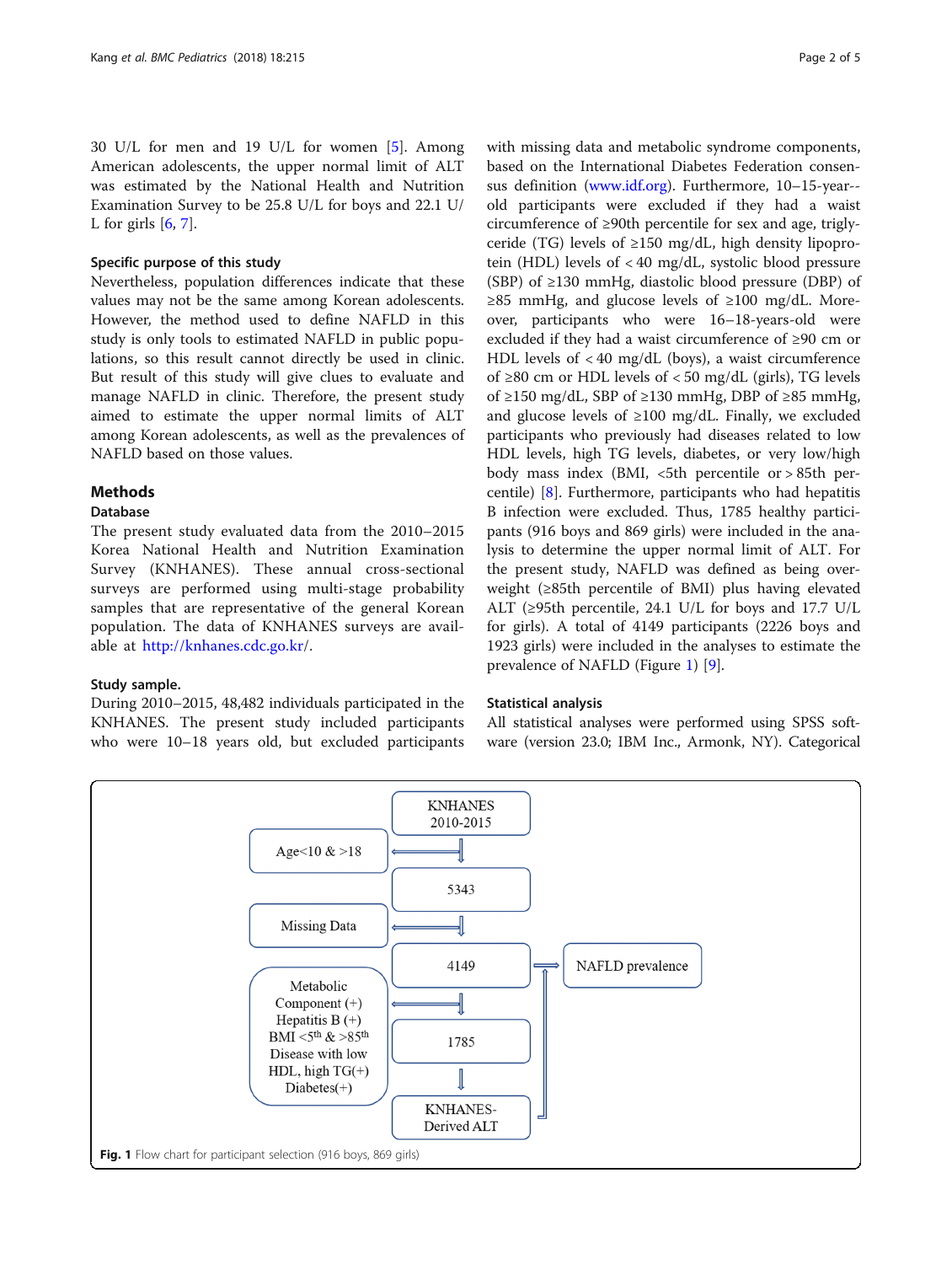data were collected for healthy participants (without metabolic syndrome components), and continuous laboratory and anthropometry data were expressed as mean ± standard error. The 95th percentiles for ALT were estimated for each sex using weighted analysis, and those values were used to estimate the prevalences of NAFLD among adolescents who participated in KNHANES and had available BMI and ALT data.

# Results

## Characteristics of the healthy participants

The characteristics of the 1785 healthy participants (916 boys and 869 girls) are shown in Table 1. All characteristics appeared to be within the normal ranges, and the mean ALT levels were 14.2 U/L for boys and 10.9 U/L for girls. The 95th percentiles for ALT among healthy participants were 24.1 U/L for boys and 17.7 U/L for girls (Figure [2a](#page-3-0)).

### Prevalence of elevated ALT among Korean adolescents

A total of 4149 KNHANES participants had available ALT and BMI data. Among all participants during 2010– 2015, the estimated prevalence of elevated ALT levels was 10.9% (95% confidence interval [CI]: 9.8–12.1%). During 2015, the overall estimated prevalence of elevated ALT levels was 13.7% (95% CI: 11.0–15.5%). In addition, the estimated prevalences of elevated ALT levels during 2015 were 14.9% (95% CI: 11.0–19.8%) for boys and 12.3% (95% CI: 8.6–17.3%) for girls (Figure [2b\)](#page-3-0).

#### Prevalence of NAFLD among Korean adolescents

The prevalence of NAFLD was estimated using the 95th percentile values for ALT (24.1 U/L for boys and 17.7 U/

Table 1 The characteristics of healthy KNHANES participants during 2010–2015

|                         | Total             | Male              | Female            |
|-------------------------|-------------------|-------------------|-------------------|
| Age(year)               | $13.98 + 0.07$    | $13.98 + 0.10$    | $13.99 \pm 0.10$  |
| SBP(mmHg)               | $105.39 \pm 0.28$ | $107.01 + 0.41$   | $103.78 \pm 0.35$ |
| DBP(mmHq)               | $64.99 \pm 0.27$  | $64.98 \pm 0.41$  | $65.00 \pm 0.32$  |
| Height(cm)              | $160.12 + 0.30$   | $163.54 + 0.50$   | $156.70 + 0.31$   |
| Weight(kg)              | $50.35 \pm 0.29$  | $53.06 \pm 0.49$  | $47.63 \pm 0.30$  |
| Waist(cm)               | $66.24 + 0.18$    | $67.77 \pm 0.27$  | $64.70 + 0.22$    |
| BMl(kg/m <sup>2</sup> ) | $19.41 + 0.06$    | $19.56 + 0.10$    | $19.26 + 0.07$    |
| Glucose(mg/dl)          | $88.52 \pm 0.17$  | $89.00 + 0.22$    | $88.04 + 0.22$    |
| Cholesterol(mg/dl)      | $158.80 \pm 0.74$ | $152.82 \pm 1.01$ | $164.79 \pm 1.06$ |
| HDL(mq/dl)              | $55.06 + 0.29$    | $53.54 \pm 0.39$  | $56.57 + 0.40$    |
| TG(mg/dl)               | $68.76 \pm 0.78$  | $66.42 + 1.09$    | $71.11 \pm 1.07$  |
| AST(U/L)                | $18.60 \pm 0.15$  | $20.02 + 0.22$    | $17.18 \pm 0.17$  |
| ALT(U/L)                | $12.56 \pm 0.18$  | $14.18 + 0.30$    | $10.94 \pm 0.19$  |

Data are presented as mean ± standard error

SBP Systolic blood pressure, DBP Diastolic blood pressure, BMI Body mass index, HDL High-density lipoprotein, TG Triglycerides, AST Aspartate aminotransferase, ALT Alanine aminotransferase

L for girls) plus the age- and sex-specific 85th percentile values for BMI. During 2015, the overall prevalence of NAFLD was 8.9% (95% CI: 6.7–11.6%), with prevalences of 10.8% (95% CI: 7.7–15.0%) among boys and 6.6% (95% CI: 4.0–10.9%) among girls (Figure [3\)](#page-3-0).

## **Discussion**

The present study evaluated data from the general population of healthy Korean adolescents to estimate the upper normal limit of ALT. The results indicate that the upper limits (95th percentiles) for estimating the prevalence of NAFLD in this population were 24.1 U/L for boys and 17.7 U/L for girls. These values are similar to, albeit lower than, the values among American adolescents  $(25.8 \text{ U/L}$  for boys,  $22.1 \text{ U/L}$  for girls)  $[6]$  $[6]$  $[6]$ .

The present study used the upper normal limit of ALT to estimate the prevalence of NAFLD, which revealed values of 10.8% among boys and 6.6% among girls in 2015. In contrast, use of the previous standard values (30 U/L for boys and 19 U/L for girls) generated estimated NAFLD prevalences of 6.7% among Korean boys and 5.1% among Korean girls in 2015 [[10\]](#page-4-0) [[5,](#page-4-0) [11](#page-4-0)]. Thus, the prevalence of NAFLD in this population appears to be unexpectedly high, and we recommend aggressive management for patients who may have undetected NAFLD based on the previous standard ALT values.

The prevalence of NAFLD (elevated ALT levels (> 30 U/L)) was 3.6% in boys and 2.8% in girls from 1594 adolescents aged 10 to 19 years using the 1998 KNHANES. [[12\]](#page-4-0) The prevalence of NAFLD in Chinese children found out to be 9.03% with ALT thresholds > 25.8 U/L for boys > 22.1 U/L for girls using China Health and Nutrition Surveys. [[13\]](#page-4-0) Although there is a lack of uniformity in the data, but similar results were obtained with studies conducted in China from our study. Emma et al. pooled prevalence of NAFLD as 7.6% (95%CI: 5.5 to 10.3%) using meta-analysis and showed that it did not differ by geographical region among children and adolescents. [\[14](#page-4-0), [15](#page-4-0)] Even with heterogenicity of defining NALFD across studies, it seems that the prevalence of NAFLD increase with time and has globally similar prevalence.

This study had some important limitations. First, we used elevated ALT plus elevated BMI as criteria to diagnose NAFLD. Some NAFLD patients may have normal ALT levels and it does not parallelly match the histological severity of NAFLD in children. [[16\]](#page-4-0) So, in order to diagnose NALFD, imaging investigations or histology confirmation should be included. However, we have not been able to confirm NAFLD using imaging investigation in this cohort study as it has not been used in every cycle of KNHANES. Therefore, it could not be included in the criteria of NAFLD in this study. However, ALT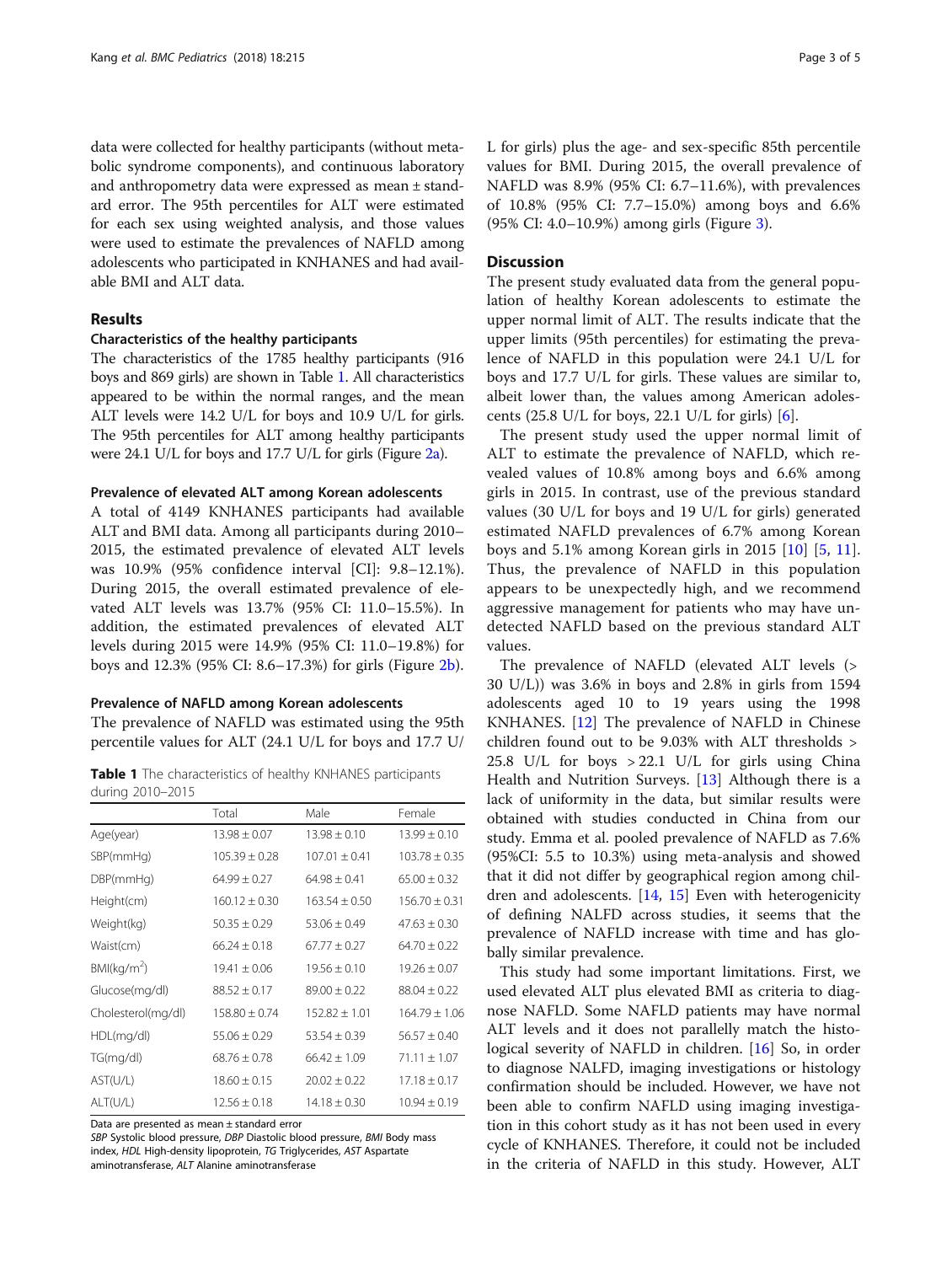<span id="page-3-0"></span>

has been recommended as a screening tool for NAFLD and has previously been used for population-based epidemiological studies. [[7,](#page-4-0) [8](#page-4-0), [17](#page-4-0)] Furthermore, the upper normal limits of ALT (24.1 U/L for boys and 17.7 U/L for girls) should be validated using liver biopsies [[7,](#page-4-0) [18](#page-4-0)]. Second, the KNHANES data do not include information regarding the use of hepatotoxic medication. Third, although ours is the most recent study to estimate the sex-specific upper normal limits of ALT among Korean adolescents, additional criteria should be considered when using ALT levels to estimate the prevalences of other chronic liver diseases in Korea. As we mentioned

at the beginning, NAFLD should be diagnosed using liver biopsy or imaging studies. So, results from present study cannot directly be used in clinic level.

However, even with these limitation, this is first study to define upper normal ALT level of adolescents by using KHANES data. And according to our data, prevalences of adolescents NAFLD in Korea might be more serious than we used to think. As the result of this study shows normal value of ALT can varies by some circumstances, ALT laboratory thresholds used for children should be re-examined. The physicians should be aware not to underdiagnose NAFLD patient when ALT level is